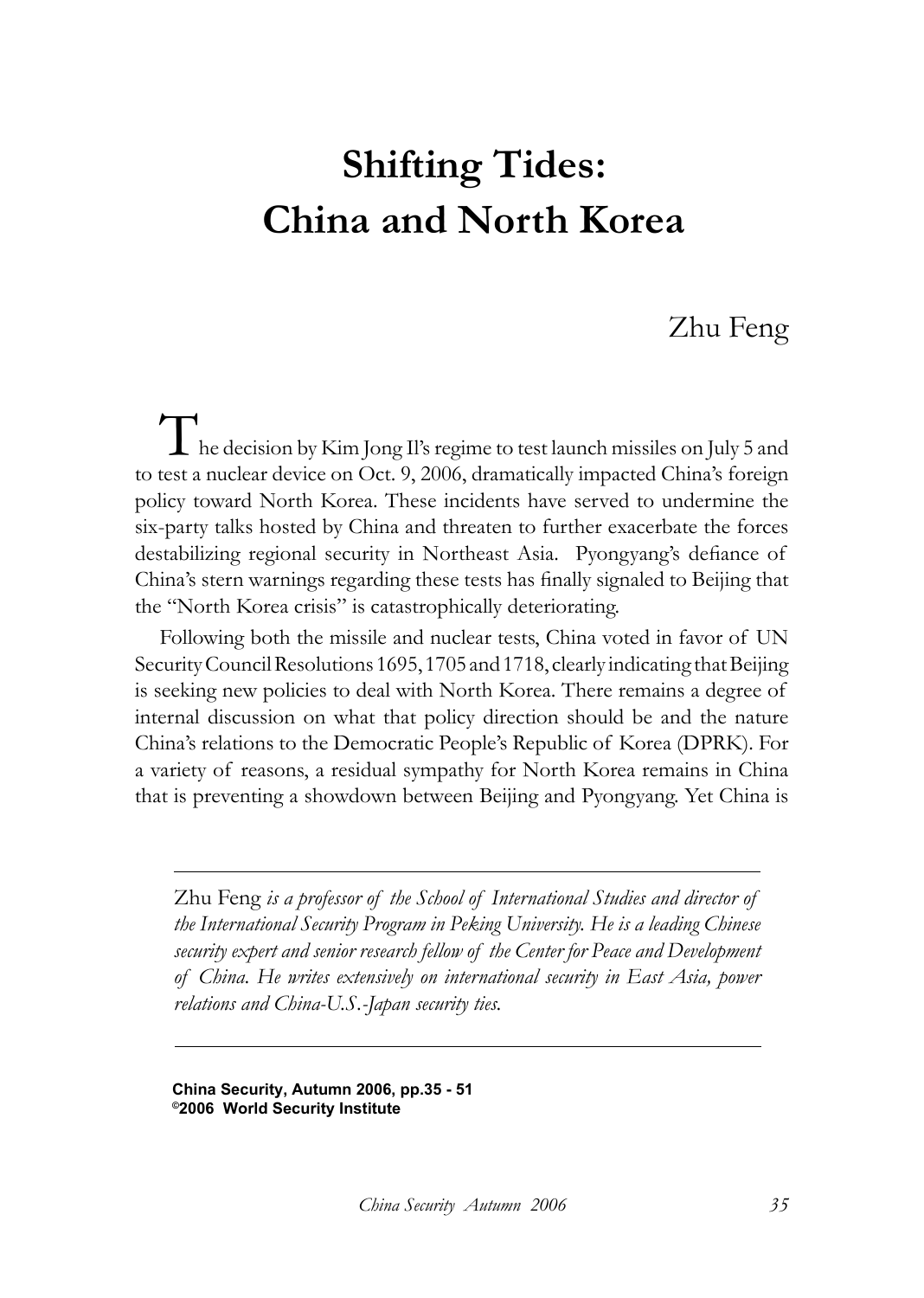decisively working to expand its cooperation with the international community to force North Korea to discontinue its pursuit of nuclear weapons and lower the threat arising from its weapons of mass destruction. Furthermore, if China's own complex domestic and international cost-benefit calculus can be untangled, a significant shift in Beijing's policy – entailing abandonment of its patron relationship with North Korea and coercion to roll back nuclear capabilities – may be just around the corner.

#### **Missile Tests: A Turning Point**

The DPRK's last three missile tests conducted since the outbreak of the North Korean nuclear crisis in October 2002 had limited diplomatic impact mainly because the test launches involved only short-range or shore-based anti-ship missiles.<sup>1</sup> Since North Korea already possessed such missile capabilities there was no evidence that North Korean missile technology had improved substantively since the Taepodong-1 was test fired in 1998. However, when intelligence confirmed that North Korea was going to test-fire long-range missiles in June 2006 capable of reaching the west coast of the United States the reactions of the United States and Japan fundamentally changed. These tests were also significant because they damaged Beijing's credibility as a mediator and decreased its presumed influence on North Korea.

Following the long-rage missile tests on July 5, 2006, an intense debate arose in the United States regarding the possibility of using a preemptive strike on North Korean missile facilities. Although the possibility of such a strike was ultimately ruled out by the White House, the United States announced that the missile defense system in Alaska would enter a higher alert level. In addition, the United States and Japan decided to step up deployment of missile defenses in Japan, and the United States sent its only Aegis cruiser equipped with a marine missile defense system into the offshore waters of North Korea. All these moves point to a marked escalation of the military confrontation revolving around the North Korean missile launch – a situation China had been working to avoid with its mediation efforts in the North Korean nuclear crisis and by hosting the six-party talks.

The possibility of North Korea's long range missile tests did not at first draw a particularly swift or strong response from Beijing as it has grown accustomed to such tactics of intimidation so often employed by the DPRK whenever the six-party talks stagnate. It was difficult to tell whether this par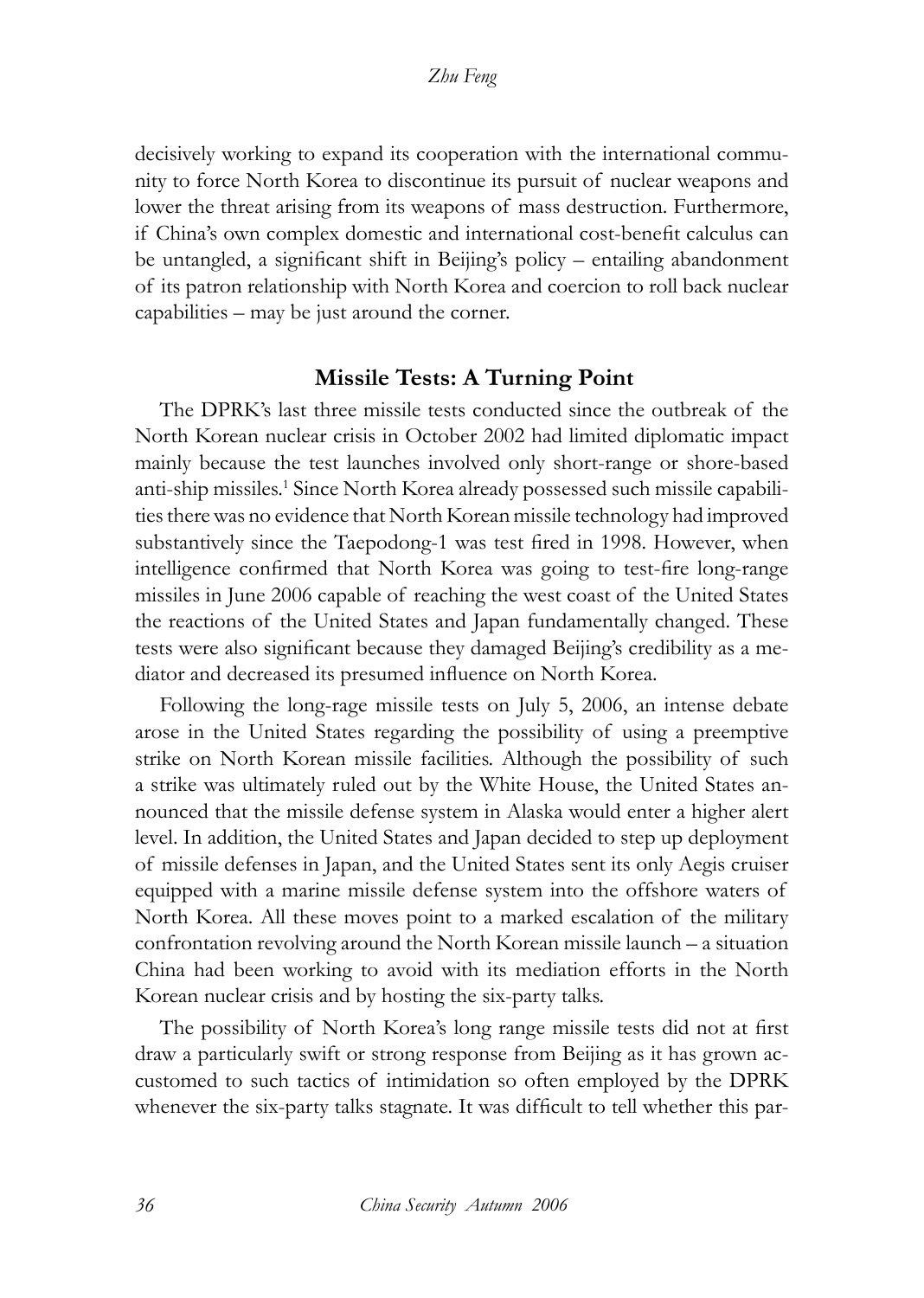ticular test-launch of missiles by North Korea was yet another bluff in order to pressure the United States to lift the financial sanction against it.

China's reaction began to change, however, with the continuous string of reports regarding the imminent tests that were published in June of 2006. For the first time, the Chinese premier openly demanded North Korea to halt its erroneous action. On June 28, 2006, Chinese premier Wen Jiabao openly called on North Korea to stop the test launch in an attempt to avoid Chinese domestic alarm at growing tensions in the Sino-DPRK relationship.2 This reaction was unprecedented as China's senior leaders had never officially demanded anything of the DPRK, even when it withdrew from the nuclear *Treaty on* 

*the Non-Proliferation of Nuclear Weapons*, or reopened its 5-megawatt graphite reactor or when it declared possession of nuclear weapons in February 2005.

The reasons for China's change of position are numerous. First, it is important to note that the Chinese leadership's direct

# *The Chinese premier demanded for the first time that North Korea halt its erroneous action.*

call for a halt on the missile testing came after South Korea's explicit request to China through official channels to prevent Pyongyang from carrying out the test launch. Since the second round of six-party talks on the North Korean nuclear issue in February 2004, China and South Korea have been moving ever closer in their approach and coordination of policies. Considering South Korea's deep concern over the test launch, its direct request for Beijing to take action against this provocative move by the DPRK was a request that China could not decline.

Secondly, Beijing had become painfully aware of the significance of North Korea's test of a long-range missile (the Taepodong-2). This would be an open provocation by Pyongyang, after which China would have little reason to further cushion the DPRK from the United States and Japan. Prior to this, Beijing had been hoping to "comfort" North Korea through softening the "pressure and isolation" policy adopted by the United States and Japan and protect North Korea from any further setback and harm. With Japan's extreme sensitivity to Pyongyang's missile test launching, the firing of the new Taepodong-2 missile would only provide a pretext for Japan to accelerate its cooperation with Washington in developing ballistic missile defense, enhance the U.S.-Japan military alliance and promote Japan's plan to intensify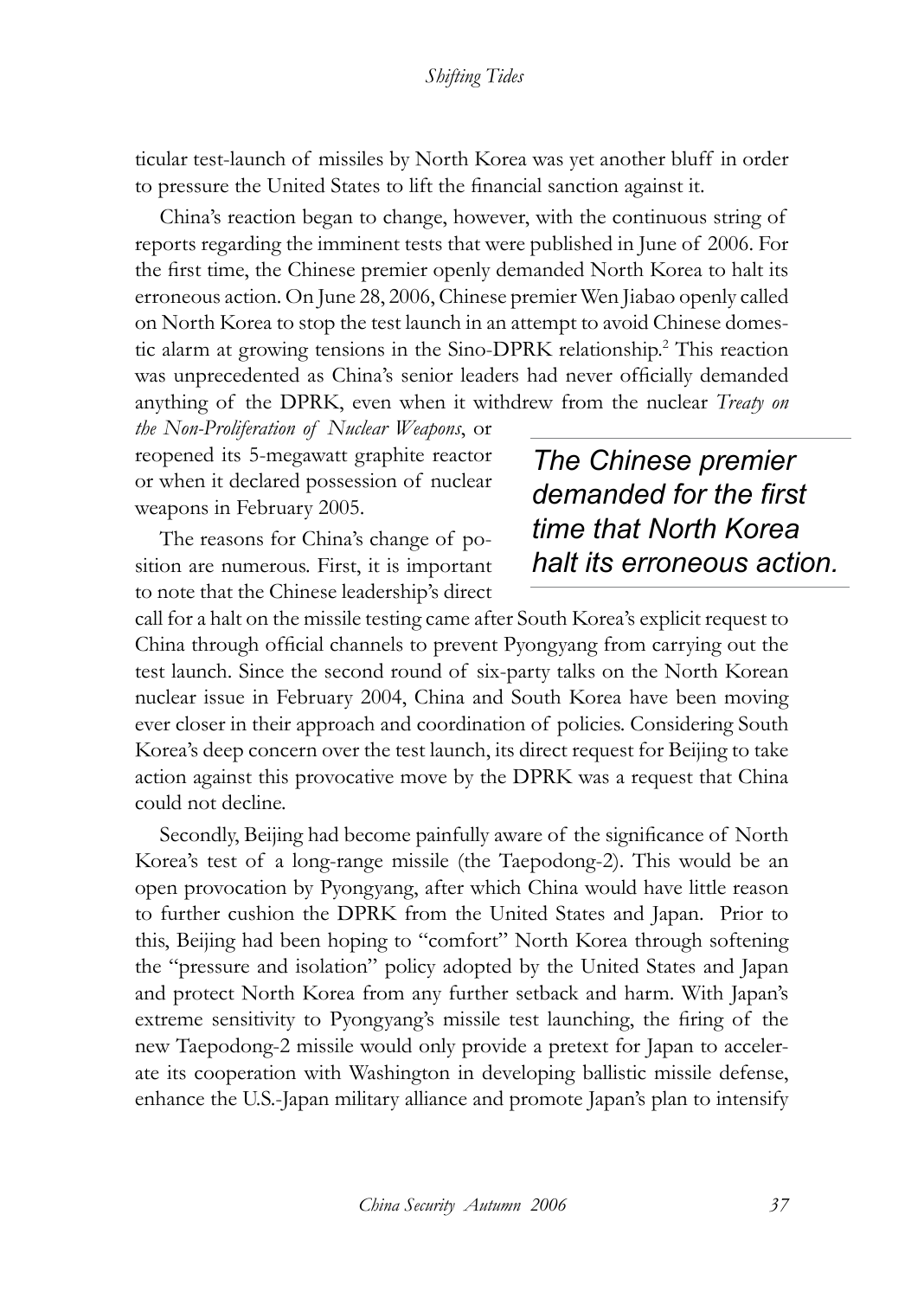its military development plan. These developments would in turn complicate China's Japan policy considerably. Due to the current tension in Sino-Japanese relations, any moves by Japan's military have the potential of stirring domestic nationalism in China that runs high with anti-Japanese sentiments. These changes in China's security environment would provide a basis for the Chinese military to demand a bigger budget and scale up military forces. The Chinese leadership headed by Hu Jintao (China's President) does not want to see the escalation of military confrontation between China and other big powers in the region, nor does it want China's defense strategy to be manipulated by the internal nationalist passions.

North Korea's missile tests have diverse implications for China. First, the missile tests show that Pyongyang has little regard for China's own security interests. Beijing is deeply frustrated by the intransigent behavior and thinking of Pyongyang despite five rounds of six-party talks and the signing of the Joint Statement in September 2005. China had hoped that it could influence North Korea through a multilateral mechanism to create – and make routine – an

*The missile tests shook the Chinese leadership's belief in the Kim Jong Il regime's ability to carry out reform in emulation of China's model.*

exchange acceptable both to North Korea and the other parties. China's strategy in attaining these goals can be characterized as a "soft approach," aiming to arrive at a diplomatic solution, gradually but concretely affecting North Korea's actions. China, time and again, sternly rejected calls by the United States to increase pressure on Pyongyang and even took various actions to protect North Korea from further

isolation. At the same time, China teamed up with South Korea, continuously providing North Korea with substantial aid, supporting South Korea's "peace and prosperity policy" toward North Korea and respecting the requirements of Kim for a "security assurance" and "fair treatment". The quid pro quo of such an approach, however, was the willingness by North Korea to fully cooperate with China and South Korea, to give up its brinksmanship behavior and respect China's role as host of the six-party talks. The launching of the missiles shows undeniably that Pyongyang not only lacks a basic appreciation of China's painstaking efforts on its behalf, but contempt for China's security interests in Northeast Asia.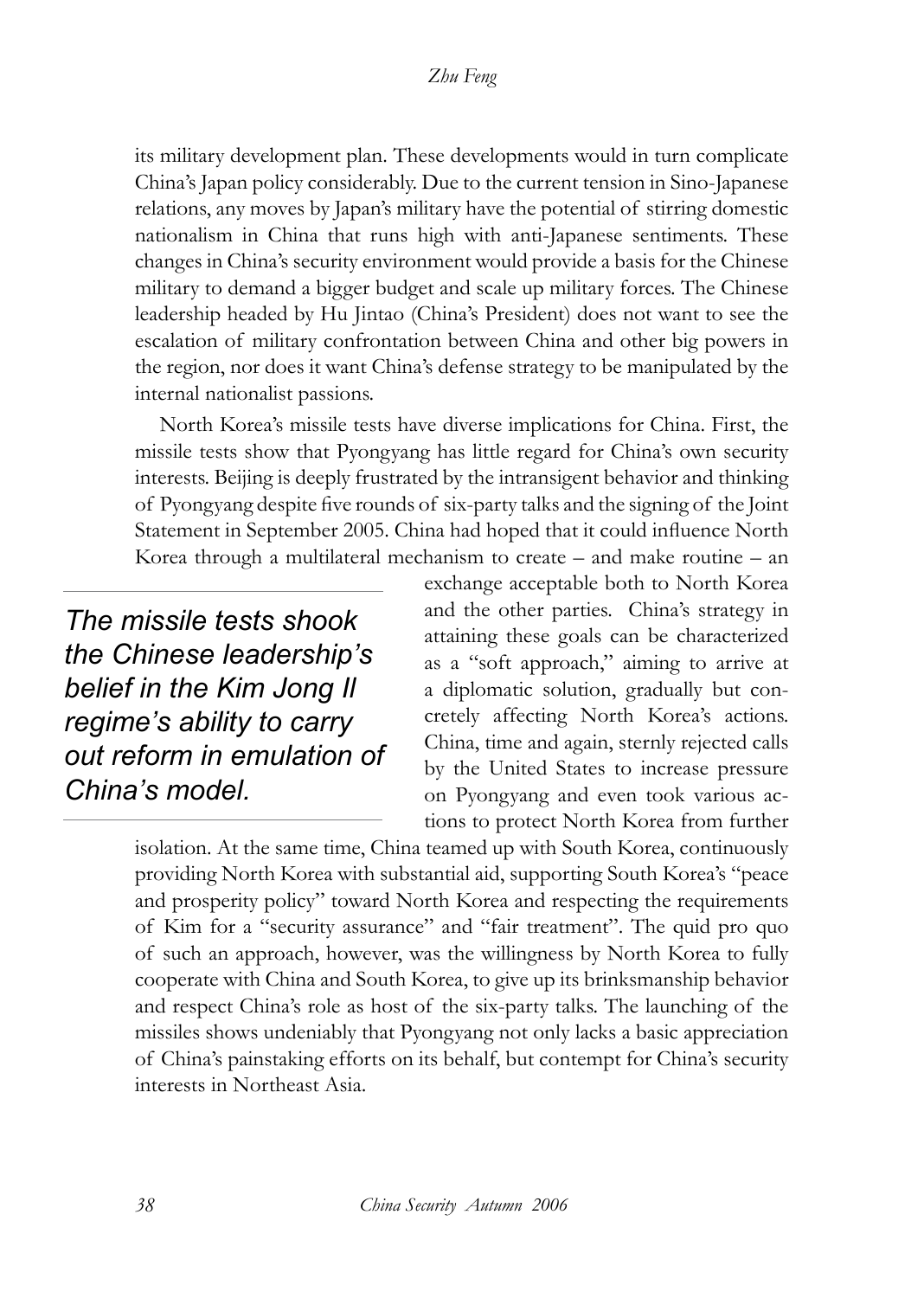The missile tests also deeply shook the Chinese leadership's belief in the Kim Jong Il regime's ability to carry out reform and opening up in emulation of China's model. The Chinese people also hold highly negative views of the Pyongyang regime. A recent public opinion poll shows that 44 percent of Chinese people dislike North Korea more than any other country (closely following Japan, which 56 percent of people polled most disliked). Conversely, among the three East Asian nations, South Korea is considered by the Chinese public as the country that China most needs to deepen bilateral relations (48 percent), followed by Japan (40 percent), and North Korea a distant last (12 percent). 3

The Chinese leadership now understands it may have deluded itself about the Kim government. Beijing has pursued a good neighborly policy with North Korea, thinking that Pyongyang would gradually be won over by China's kindness. However, the missile tests have finally revealed to the leadership in Beijing the true nature of the Kim government. North Korea's nuclear ambitions stem in large part from the need to safeguard the regime's own security and interests rather than its country and people. It has also shown itself to be highly skilled in its resistance to internal reform.<sup>4</sup> Pyongyang

has refused to accept China's advice and continues to take measures that intensifies confrontation and defies the international community. This can only mean that the current mentality of DPRK leaders is simplistic and arrogant. Pyongyang will not in the end give serious consideration or cater

*The nuclear test was no less than a slap in China's face.*

to the interests of China or take decisive steps on the road of reform and opening. Beijing now objectively concedes that it is fantasy to expect the Kim government to make wise decisions and restart the process of merging itself into the world community.

Soon after the missile tests of July 5, 2006, China voted in favor of UN Security Council Resolution 1695 (which condemned DPRK's missile launches and imposed limited sanctions on North Korea), clearly indicating the most significant change of China's policy toward North Korea in recent years. It signifies China's growing resentment toward North Korea and implies an end to China's "umbrella" policy for North Korea, a policy that has been in effect since the end of the Cold War and meant to prevent the UN Security Council from getting entangled in North Korean affairs, and protect North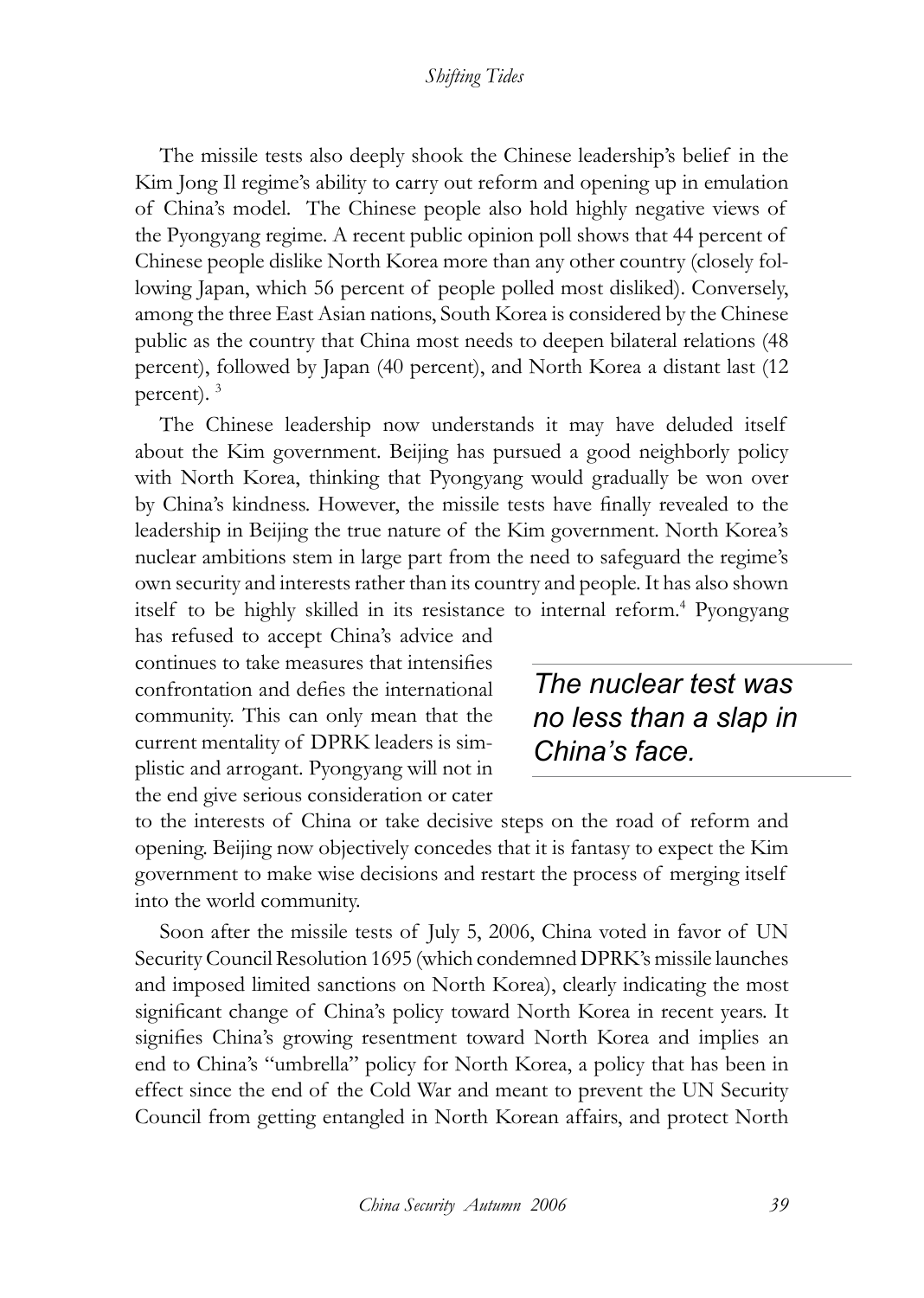Korea from UN sanctions. With North Korea's deep dependence on China's economic and diplomatic assistance, anything that causes China to distance itself from Pyongyang will no doubt have implications for the survival of the Kim government. From Pyongyang's perspective, Beijing's support of the resolution was an act of treachery by its socialist big brother. China's refusal to continue as North Korea's 'protector' in the Security Council opens the door for the possibility of new, tougher UN sanctions.

### **The Nuclear Equation: A New Era**

China's ire over North Korea's missile test had not yet subsided when the DPRK decided to test a nuclear bomb on Oct. 9, 2006. In Beijing, ire turned into fury. Pyongyang's nuclear test was a reckless violation of the September 2005 Joint Statement and squandered Beijing's good will policy to accommodate Pyongyang in their legitimate pursuit of security guarantees and national interests demands. It was no less than a slap in China's face. The test shows that Pyongyang has been genuinely indifferent to China's continuous opposition and warnings against the DPRK's pursuit of nuclear weapons. There is little doubt that the North Koreans consider their nuclear capability more important than their friendship with its only patron state, China. Without ques-

*Following the nuclear test, the traditionally defined 'friendship' between the two countries has evaporated.*

tion, Beijing has become fully disillusioned about the nature of the Kim government, and has come to recognize that its previous nuclear appeasement policy for the North must come to an end.

There is a range of speculation as to why Kim risked jettisoning China's long-term support in favor of going nuclear. Some in China argue that Kim did not believe that Beijing would truly punish him by cutting

off oil and other provisions. Certainly, Pyongyang is convinced that an anti-American North Korea has been a valuable strategic buffer for China vis-à-vis the United States' military presence in East Asia. Kim likely calculated that China would never abandon him for this reason. Others contend that Kim and his diplomats frequently hint to China that Pongyang will do an aboutface and embrace the United States if China pushes too hard. In this way, Pyongyang probably believes it holds a 'trump card' over Beijing by playing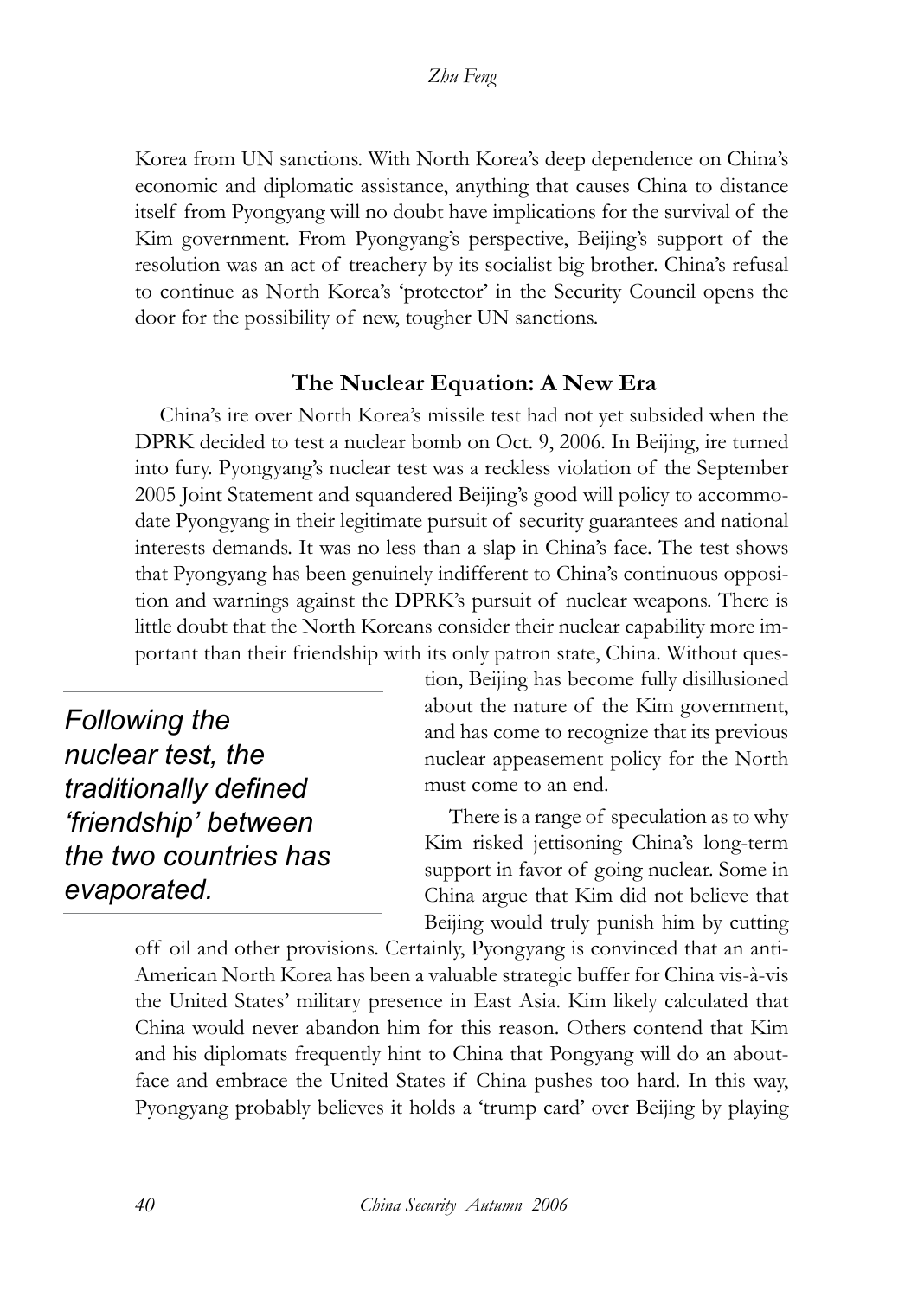such cat and mouse tricks. His gamble has proved him wrong. Following the nuclear test, the traditionally defined 'friendship' between the two countries has evaporated. Even though Beijing did not fully flex its muscle against the DPRK, the reality is that Chinese leaders' resolve to dismantle the North Korean nuclear program has intensified. Beijing's harsh words of protest on

the nuclear test fully reinforce this. China called Pyongyang's action "flagrant" (悍 然), a word that is normally employed only for criticizing actions by an adversary, a clear break from past language by the Chinese leadership, and a lucid expression of dissatisfaction and even resentment toward Kim.

*A Japan rearmed with nuclear weapons is entirely unacceptable to China.*

China's interest in preventing North Korea from developing nuclear weapons is fundamentally not different from Japan and the United States. Although Beijing is not willing to speak with one voice alongside Tokyo and Washington in public statements and therefore its opposition and threats toward North Korea are watered down to some extent, a North Korea with nuclear weapons is unacceptable to China.

Of primary concern, in Beijing's judgment, is that the DPRK's nuclear test has decisively shifted the nature of the problem from the 'North Korean nuclear issue,' which has revolved around concerns over nuclear proliferation, to the far more dangerous and broad 'North Korean issue.' China has long tried to limit its approach with North Korea to the nuclear issue rather than the comprehensive problems – regime legitimacy, its refusal to end the Cold War on the Korea Peninsula and integrating itself into the regional community, unpredictability of its behavior – fearing negative influence on Sino-North Korean relations and a destabilization of the DPRK regime itself.

If North Korea fully develops and possesses nuclear weapons then fissures in the geopolitical landscape of East Asia will emerge. In the long run, this will negatively affect China's strategic interests. First of all, since the brunt of dealing with a nuclear North Korea in the region will primarily fall to China and South Korea they will have to strengthen their coordination efforts to this end. China simply cannot shoulder the burden alone. A closer China-South Korean cooperation could alert Japan and further drive the U.S.-Japanese military alliance. On the other hand, North Korea's nuclear tests will also cause Japan to accelerate its conventional military buildup as well as reopen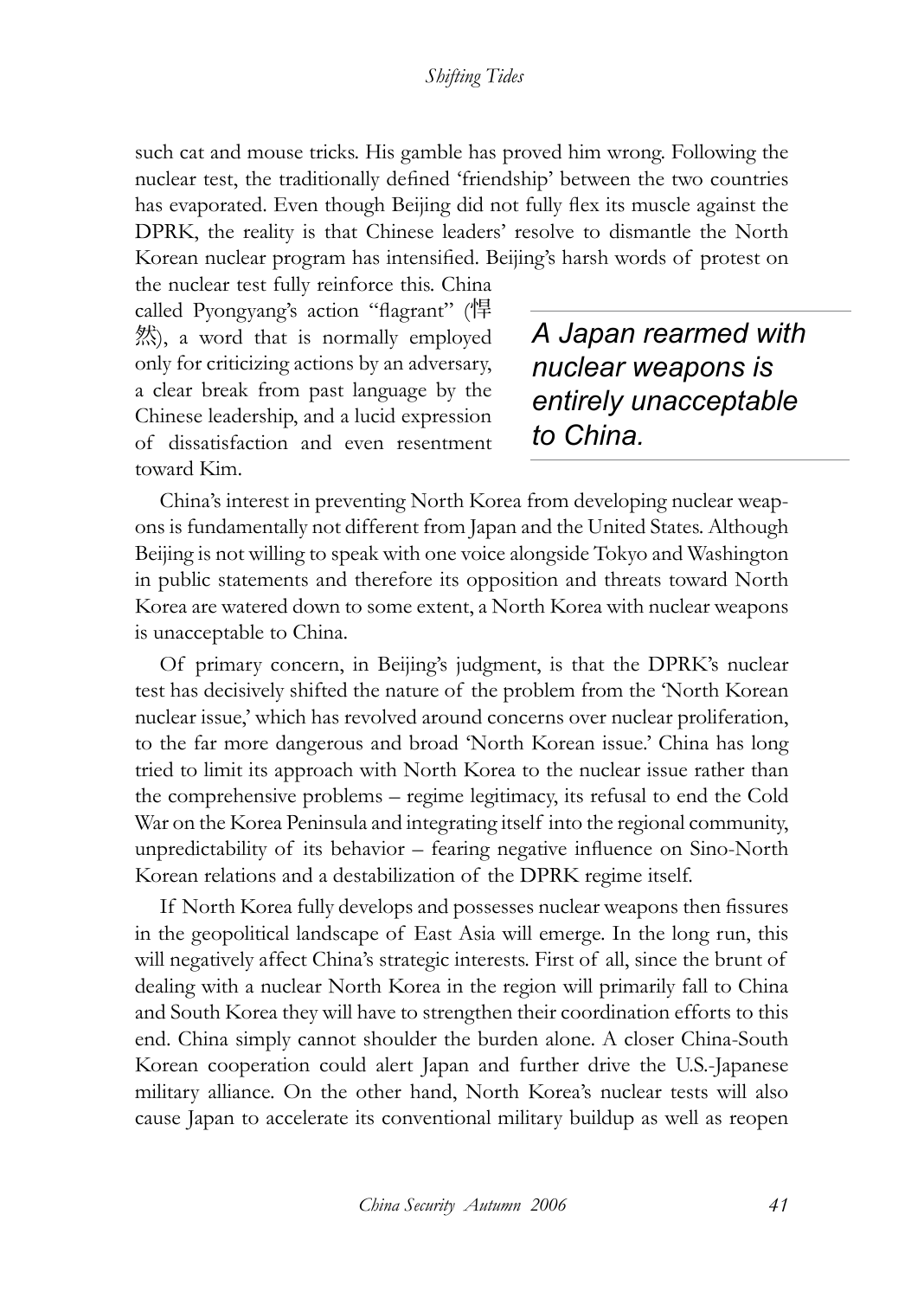the debate in Japan on its pursuit of nuclear weapons. This will instigate a backlash in China and South Korea, further aligning the two countries while driving a bigger wedge between them and Japan. A Japan rearmed with nuclear weapons is entirely unacceptable to China, but may be welcome to the United States. This divergence of interests will lead to increased divisions between

*One great uncertainty is what future orientation North Korea will take.*

China-South Korea on the one side and the United States and Japan on the other  $- a$ separation between continent states versus sea powers.

A nuclear North Korea will have its greatest direct impact on the relationship

between Japan and China and each country's domestic reactions to developments. The problem of North Korea is a double-edged sword and has the potential of either promoting or seriously harming Sino-Japanese relations. Naturally, China's hope is that the North Korea problem will become the lubricant for better communication between the two countries. It could be a catalyst for greater discourse over regional security and cooperation. This environment probably won't lead to breakthroughs on the historical issues, but may be a beginning in bringing the two closer. On the other hand, there is a real danger for a worsening of Sino-Japanese ties if a spirit of cooperation is lacking; Japan's tough stand toward North Korea unsettles China because Japan also has strong nationalist sentiments against China, which will inevitably instigate similar nationalist response from China, further engendering hostility toward one another.

As for China and the United States, while the recent events are an important factor between them, their relationship also has a dynamic that is substantially independent of the North Korean issue. There is no question that American policy towards North Korea has been a failure and conservatives and moderates in the United States continue to be divided over China's role in the North Korean nuclear issue. As serious as it is, the side effects in solving this problem will not hugely impact the Sino-U.S. relationship in the near and medium term. Nevertheless, in this context, there are many uncertainties for China's national security if force is used to resolve the North Korean nuclear issue. One great uncertainty is what orientation North Korea will take. In the past 40 years, resistance against America was the basis of Sino-North Korean friendship. But in 1992, by establishing diplomatic relations with South Korea, China sent a clear message that it would not support North Korea's extreme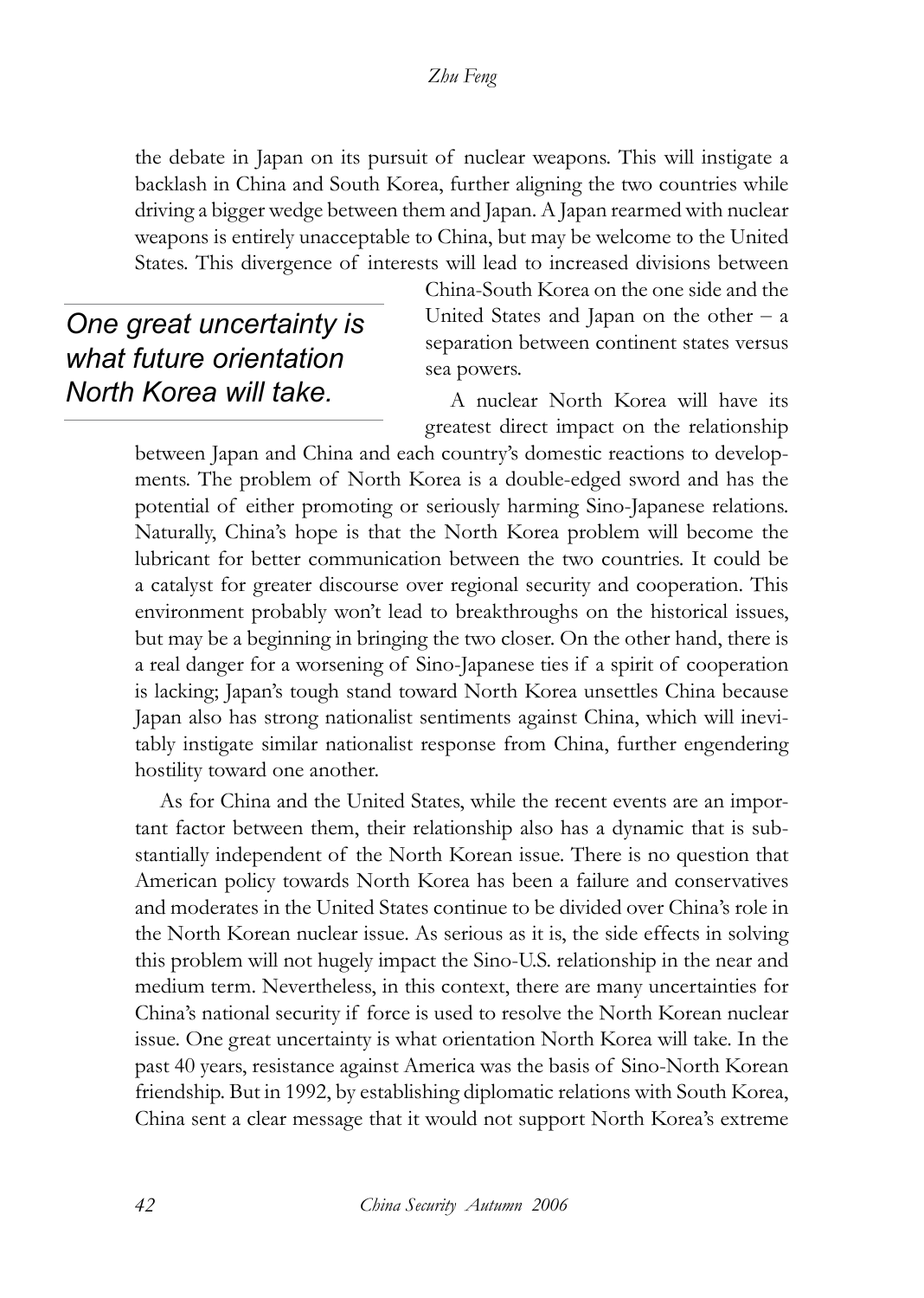anti-American stance. This action by China was regarded by North Korea as a betrayal and its distrust still factors in Pyongyang's thoughts. If China uses force to dissuade North Korean nuclear aspirations it is possible China would not only 'lose' North Korea but the country could become anti-Chinese in nature. Most Chinese policymakers are loathe to see this happen. Another uncertainty comes from America's future military presence in the Korean Peninsula. Will it decrease or increase? If China and the United States can come to a consensus on North Korea, a future North Korean regime would at least not be hostile to China, alleviating one of China's principal concerns.

Most critical from Beijing's perspective is to confirm whether and to what extent the United States will commit to collaborating with China in firmly yet constructively rolling-back North Korea's nuclear program. Until this point, Beijing has not received sufficiently clear signals from Washington on its real intention to dismantle the DPRK's nuclear capability. That confirmation and trust notably revolves around America's resolve to settle the issue as well as its willingness to share in the costs and responsibilities of any lasting solution. One of Beijing's greatest fears is that if China was at the forefront of any confrontation with the DPRK, the United States would back down

and Beijing would be caught flatfooted to deal with North Korea alone. Beijing and Washington may be trapped in a dilemma where each side is unwilling to get too close to one another and act together decisively to deal with North Korea due to the logic of great power politics.

*The greatest casualty of North Korea's nuclear tests has been the sixparty talks.* 

Perhaps the greatest casualty of North Korea's nuclear tests has been the six-party talks. Some in the United States have wanted to kick-start such a mechanism with China at the helm. However, this was always a false hope. It was never going to be realized in the medium- or near-term without strong buttressing by others, especially the United States. As a regional security coordination mechanism, China has been carefully examining the six-party talks and their potential. However, the reality is that a regional security structure evolving from the six-party talks is not something China can do by relying on its own strength, nor is it a mechanism in China's interests. It is not practical and is therefore no longer a policy priority for China.

President George W. Bush has said the six-party talks are the best way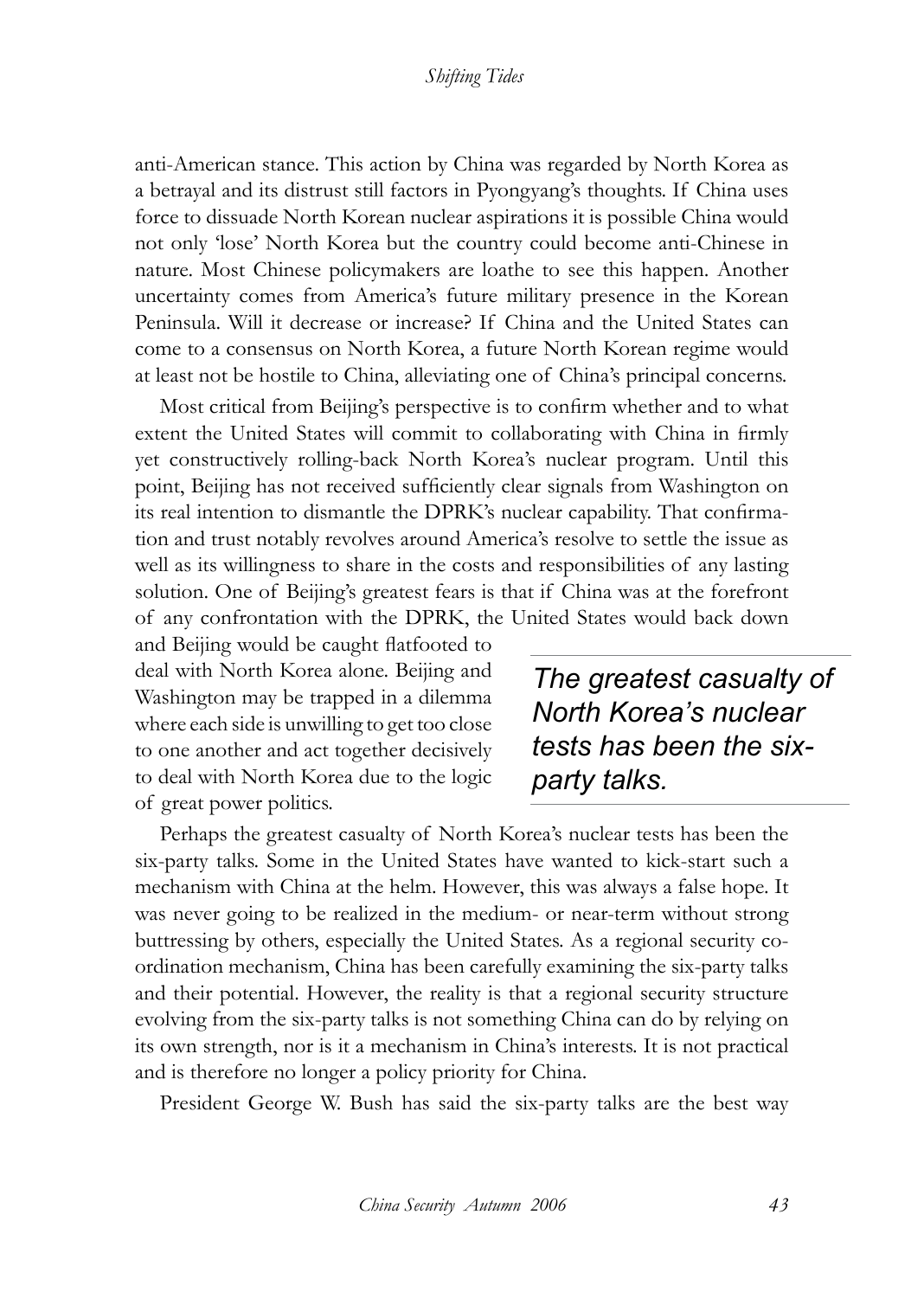to solve the North Korea problem, to which Japan and South Korea have agreed as well. All are talking about a multilateral security mechanism in East Asia, however, neither the United States, Japan or South Korea has a feasible blueprint. Therefore, such a regional security mechanism has lost substantial attraction to China.

The current state is that the six-party talks cannot reach any agreement and cannot solve the problem effectively. Yet, they will not disappear in practice because any progress on the North Korean issue must be the result of agreement by the six parties. Unfortunately, the result will be temporary paralysis.

#### **Internal Dynamics**

The question of how China's policies toward North Korea are determined is not straightforward. First of all, the current policies adopted by Beijing are not dominated by military authorities. North Korea is now considered far less of a vital strategic "buffer zone," than it was in the past. Any ultimate decision regarding Beijing's policy toward North Korea is directly subject to judgment and selection at the highest level, yet, the influence over that policy has always oscillated between the Ministry of Foreign Affairs, which focuses on coordination with the international community, and the International Department of the Chinese Communist Party's Central Committee (CCPCC), which stresses the relationship between China and North Korea. While the former camp can hardly be called a 'pro-West' group it does advocate coordination with the West. The latter camp, on the other hand, can be called 'pro-Pyongyang' and advocates strongly for cooperation with North Korea.

The CCPCC's International Department oversees exchange with other political parties and is generally sympathetic to North Korea, often calling for a strengthened relationship between the Chinese and the North Korean political parties and governments and advocating full "political trust" in Pyongyang. This pro-Pyongyang element also believes that North Korea will in the end accept China's advice to reform and open up and that China has great influence over North Korea.

Beginning with North Korea's decision to launch the missile tests, and now the nuclear tests, the International Department has had declining influence on Beijing's formulation of policy toward North Korea. This is evidenced by the meeting held by the Central Committee on Foreign Affairs in late August of 2006, which said that China would adhere to its new concept for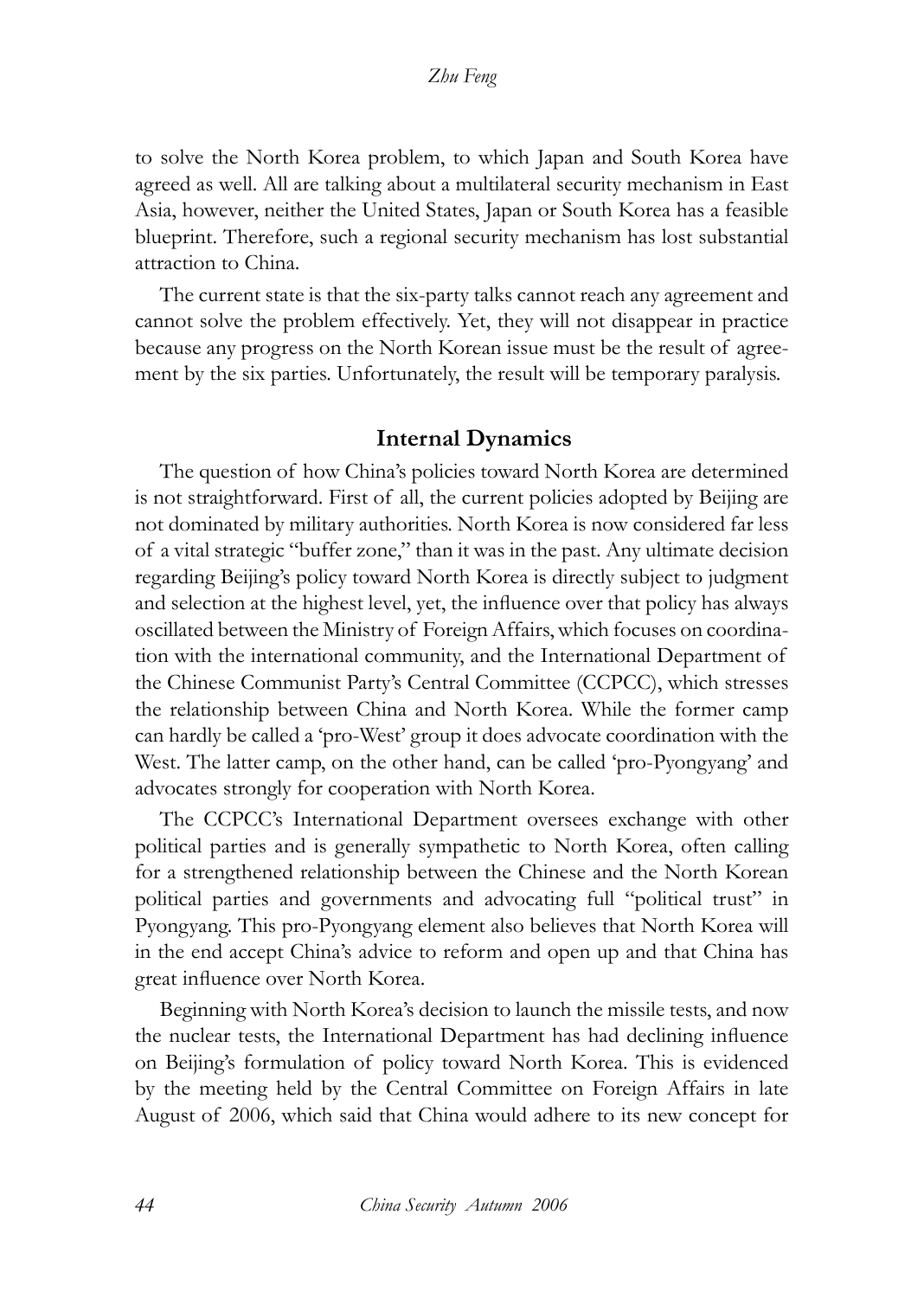diplomacy, including "taking the road of peaceful development", "opening up and mutual benefit", "building of a harmonious world", and a "focus on the individual."5 Most importantly, the conference proceedings proclaim that a nuclear North Korea is a formidable challenge to China's "core interests." In Beijing's discourse, only Taiwan's independence movement has been previously interpreted in that way. The gist of these principles is that China will strengthen coordination of its own diplomacy with that of the mainstream of the international community.

The policies currently being adopted by North Korea strongly conflict with China's diplomatic goals and have greatly narrowed Beijing's space for diplomatic maneuvering in the six-party talks. It has impaired Beijing's ability to influence the United States, Japan and other hardliners to compromise with North Korea. These difficulties are plaguing China's mediation efforts on the North Korean nuclear issue, generating unprecedented political pressure within the government. However, the reassessment of its North Korea policy does not automatically lead to more decisive and harsher actions against Pyongyang. It's not so easy for the Hu Jintao-Wen Jiabao team (president and premier of China) to stand up to the threat imposed by nuclear North Korea. Beijing is still weighing all options and considering the most workable roadmap to proceed with its policy objective of denuclearization. Considering the delicacy and complexity of its options, Beijing will not make up its mind

quickly. But what is certain right now is that a nuclear North Korea holds bleak and adverse implications for China and threatens to undermine almost all elements of Hu's foreign policy strategy of a "harmonious world," upon which he has invested a lot.<sup>6</sup>

The decision by the Hu government in May 2003 to mediate the North Korean

*North Korea is now considered far less of a vital strategic "buffer zone," than it was in the past.*

nuclear crisis was a defining moment for Chinese diplomacy. It signaled that China would become more proactive and self-confident in its diplomatic efforts and strive to make innovative use of China's rising international influence toward playing a positive role in maintaining the country's important peripheral diplomacy. This has been proven successful with the five rounds of six-party talks on the North Korean nuclear issue. This is why China's participation in the six-party talks received extensive support in domestic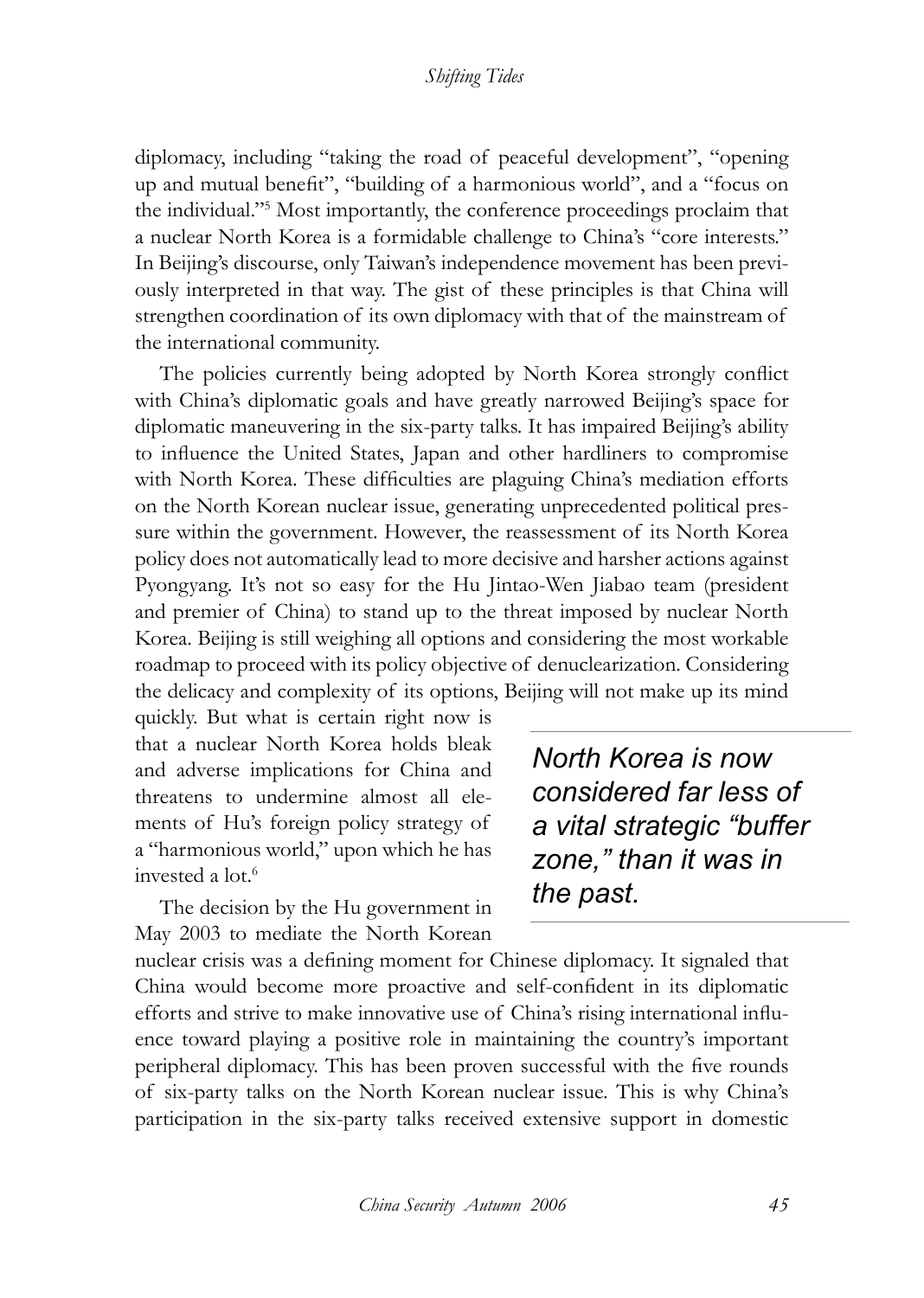mainstream public opinion. However, some academic and policy circles in China have opposed the nation's role as mediator, suggesting that Beijing's hosting of the six-party talks is tantamount to "a small horse pulling a large cart", or China's diplomatic clout is not sufficient for the task.

In a similar vein, Hu's proactive and rational international policy approach is facing new challenges. Some in China have expressed sympathy for North Korea, believing that its actions are still a kind of support to China's strategic position and even a counter-balance to the United States and Japan.7 Such voices have grown louder following the North Korean missile launch and did not fade even after the nuclear test by the DPRK. Some arguments, characterized as "conspiracy theory" (the United States deliberately delayed the resolution on the nuclear issue with North Korea in order to invigorate Japan's rearming process) and "transference theory" (U.S. intentions to transfer more strategic pressure on China by broadening hostilities among East Asian regional members) have arisen to contradict the Bush administration's moderate response and non-military intimidation against North Korea.<sup>8</sup> For the ossified forces within the conservative camp that were originally discontent with Hu and Wen and their new style government, the missile launches and nuclear test only provide them with new fodder for attacking the Hu-Wen team. In the run up to the 17th Party Congress, Chinese politics are now entering a sensitive period. North Korea's actions have, on balance, damaged the diplomatic prestige of the Chinese reformists represented by Hu and Wen. If China's policy toward North Korea is dragged into the domestic struggle over political power, the future orientation of China's diplomatic policies towards North Korea will become even more complicated.

#### **Re-orienting China's North Korean Policy**

The test launch of missiles by North Korea has shaken Beijing's confidence in its past policy toward North Korea. The nuclear test conducted by North Korea was the last straw to substantively spur Beijing to rethink its relationship with the North.

China has implemented a range of measures in response to North Korea's defiant attitude, its missile test firing as well as the negative consequences that may arise in North Korea's internal situation as a result of its actions. In terms of its overall approach, following the missile test (and before the nuclear test), China began to initiate coercive diplomatic measures toward Pyongyang. This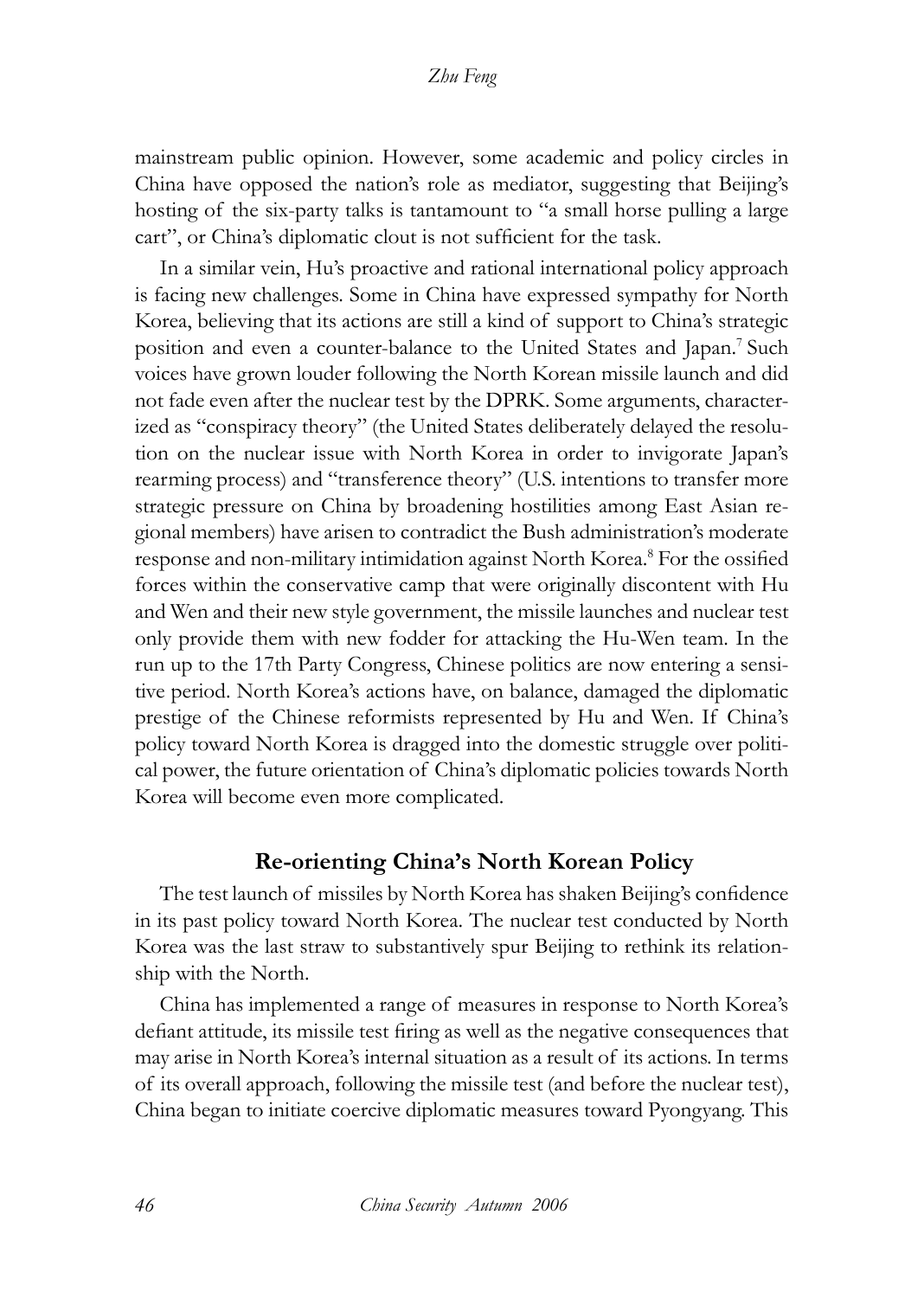can be seen by a number of changes in China's actions toward North Korea.

In the first place, whereas trade between China and North Korea should theoretically be growing, it remained staganant between January and July of 2006 and even decreased in key products such as iron, steel, chemical and plant products (see Appendix). China temporarily froze an existing agreement for a large-scale development project for border trade between the two countries. An important outcome of Kim's visit to China in January 2006 was to step-up economic and trade cooperation between the border cities and regions. A large-scale border trade summit was originally scheduled for September 2006, which would have been attended by high-ranking officials from both sides, but the meeting was cancelled.

Meanwhile, Beijing delayed large-scale aid measures for North Korea following the flood disaster in July and only initially provided some symbolic aid through the Red Cross. Although South Korea announced a large-scale aid worth 200 billion won, Beijing stated subsequently on Aug. 30 that "the Chinese government is very concerned about the disaster in North Korea,

and has decided to give humanitarian assistance, including grain, food, diesel and medicine," although Beijing had yet to decide on specific amounts of the goods.<sup>9</sup> China later decided to provide 50,000 tons of aid, the equivalent of half of South Korea's aid. It is a rare occurrence that China lags behind South Korea in providing disaster relief for North Korea and is

*How China addresses nuclear North Korea has more to do with its resolve and less to do with its policy.*

a bellwether of Beijing's new tendency to use economic leverage to punish Pyongyang.

Besides economic and aid measures, China has sent more troops to the Sino-North Korean border region. Although the Chinese media reported that China was sending reinforcements to the border and carrying out missile drills in Changbai Mountains in mid-July as part of a "routine military exercise," the fact is that China wants to enhance its ability to react in case of a contingency involving North Korea.10 This does not represent the position of the military, rather, it indicates that China's senior leadership is very concerned about the possibility of an emergency in North Korea and has to intensify any preparation for it in the days to come.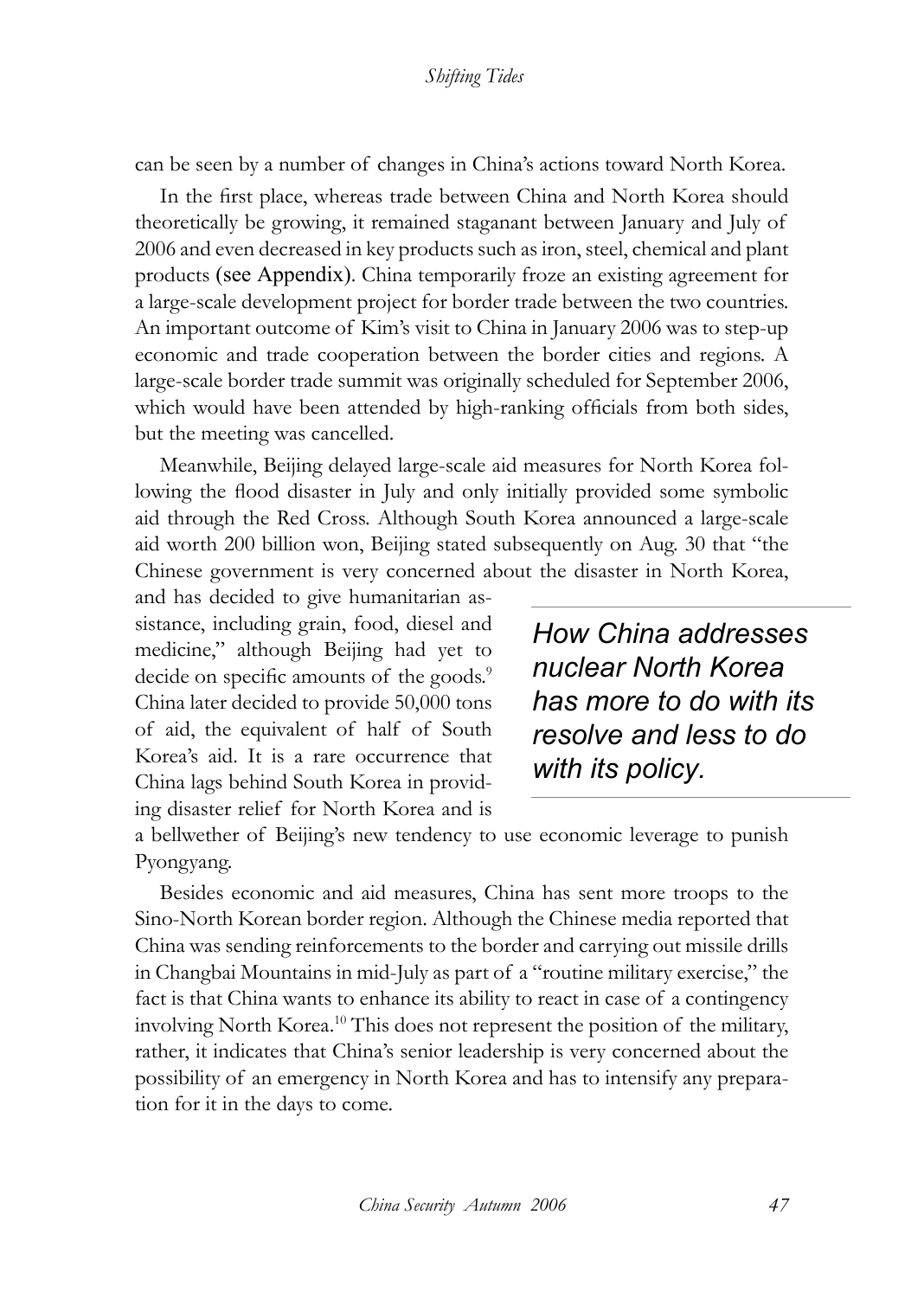#### *Zhu Feng*

In addition, China has tightened visa management for North Koreans entering China to prevent the DPRK from making further use of China as a conduit for illegal activities, such as the lynching of its own citizens that try to seek sanctuary in China, and smuggling.

China is also, for the first time, participating in multilateral sanctions. But furthermore, China is carrying out bilateral sanctions against North Korea. China will not obstruct strict economic sanctions and may temporarily suspend oil supplies to North Korea via the UN Security Council, though it would likely stop short of allowing military action against the DPRK.

Yet, despite the tremendous diplomatic and political pressure exerted on China by the DPRK's missile and nuclear tests, China's leaders will continue to explore the boundaries of influencing North Korea. Before the North Korean nuclear test, Beijing would not have pushed its close neighbor and "brother" into a corner because this would not only have contravened China's own interests, but would have also departed from the broadly accepted thinking of the Chinese people. However, if sanctions cannot move North Korea to abandon its nuclear weapons, the possibility that China will employ other means to roll back North Korea's nuclear weapons program is real. If this is the only alternative, China will use a variety of methods to accomplish that goal, including coercive diplomacy and perhaps ultimately regime transformation. The crucial issue here is that China will have to make up its mind.

How China addresses nuclear North Korea has more to do with its resolve and less to do with its policy. Prior to the nuclear test, Beijing saw no imperative to act decisively against North Korea. The situation has dramatically changed however. Beijing has no alternative but to employ any and all means to get North Korea to return to its commitments to abandon nuclear weapons (exemplified in the September 2005 Joint Statement) and map out with other parties a feasible plan to trade its nuclear capabilities for economic compensation and diplomatic normalization. Thus, as Amb. Wang Guangya said at the UN, "no one is going to protect North Korea if it continues with its bad behavior."11 Beijing has lost its patience and will not allow this issue to stagnate in multi-lateral talks. Presently, Hu looks like he has more resolve than ever to safeguard China against any diversion from the country's economic construction. Firmly addressing a nuclear North Korea is a great test for Hu and for China. If done successfully, it will add significantly to his capability and power within China and bolster China's prestige internationally.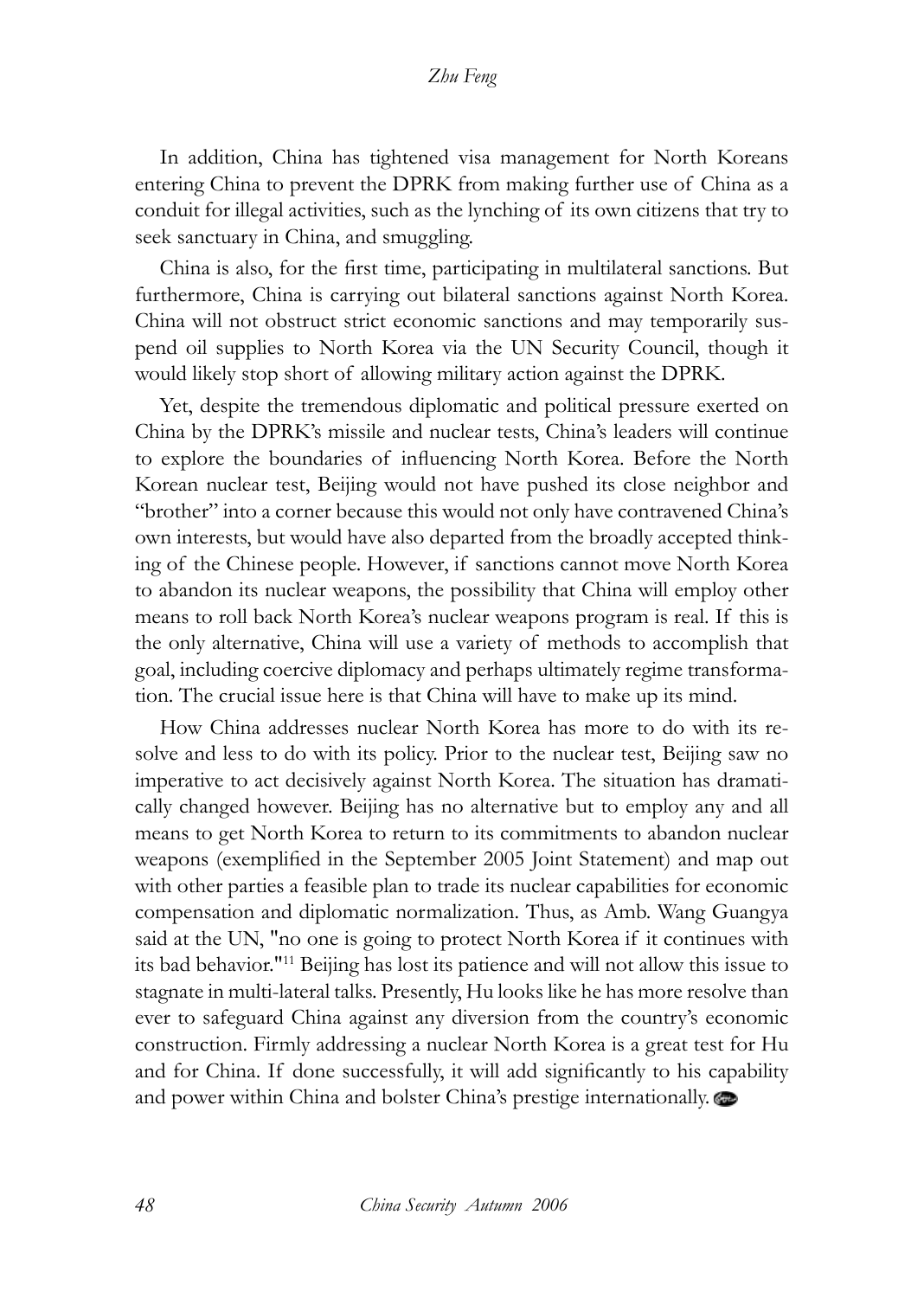# **Appendix**

| China's Imports from North Korea from January to July 2005 and 2006 (\$ in U.S. millions) |                                         |                  |            |            |  |  |
|-------------------------------------------------------------------------------------------|-----------------------------------------|------------------|------------|------------|--|--|
| Product                                                                                   | $\left[ \right]$ an.-July 2005 $\left[$ | [Jan.-July 2006] | Difference | $%$ change |  |  |
| <b>Total Value</b>                                                                        | 281.626                                 | 236.687          | $-44.939$  | $-15.96$   |  |  |
| Animal Products                                                                           | 66.616                                  | 18.055           | $-48.561$  | $-72.90$   |  |  |
| Mineral Products                                                                          | 112.300                                 | 124.712          | $+12.412$  | $+11.05$   |  |  |
| Chemical Products                                                                         | 0.368                                   | 0.235            | $-0.113$   | $-30.71$   |  |  |
| Leather, Fur and Fur<br>Products, Rubber                                                  | 0.077                                   | 0.009            | $-0.068$   | $-88.31$   |  |  |
| Wood and<br>Wooden Products                                                               | 7.124                                   | 14.112           | $+6.988$   | $+98.09$   |  |  |
| Jewelry and<br>Precious Metal                                                             | 0.015                                   | 0.033            | $+0.018$   | $+120.00$  |  |  |
| <b>Basic Metal</b>                                                                        | 50.413                                  | 25.942           | $-24.471$  | $-48.54$   |  |  |
| .                                                                                         | .                                       | .                | .          | .          |  |  |

| China's Exports to North Korea from January to July 2005 and 2006 (\$ in U.S. millions) |                  |                  |            |          |  |  |
|-----------------------------------------------------------------------------------------|------------------|------------------|------------|----------|--|--|
| Product                                                                                 | [Jan.-July 2005] | [Jan.-July 2006] | Difference | % change |  |  |
| Summary                                                                                 | 618.100          | 678.498          | $+60.398$  | $+9.77$  |  |  |
| Food, Beverages,<br>and Tobacco                                                         | 23.714           | 20.339           | $-3.375$   | $-14.23$ |  |  |
| Mineral Fuel,<br>Mineral Oil, Asphalt.                                                  | 168.965          | 211.699          | $+42.73$   | $+25.29$ |  |  |
| Fertilizer                                                                              | 16.482           | 21.618           | $+5.136$   | $+31.16$ |  |  |
| Ceramics, Glass<br>and Other Mineral<br>Products                                        | 12.793           | 8.695            | $-4.098$   | $-32.03$ |  |  |
| Jewelry and<br>Precious Metal                                                           | 0.067            | 0.043            | $-0.024$   | $-35.82$ |  |  |
| <b>Basic Metal</b>                                                                      | 46.212           | 34.501           | $-11.711$  | $-25.34$ |  |  |
| Machinery &<br>Electronics                                                              | 60.517           | 106.365          | $+45.848$  | $+75.76$ |  |  |
|                                                                                         | .                |                  | .          |          |  |  |

Source of data: January - July 2006 statistics from *China Customs*